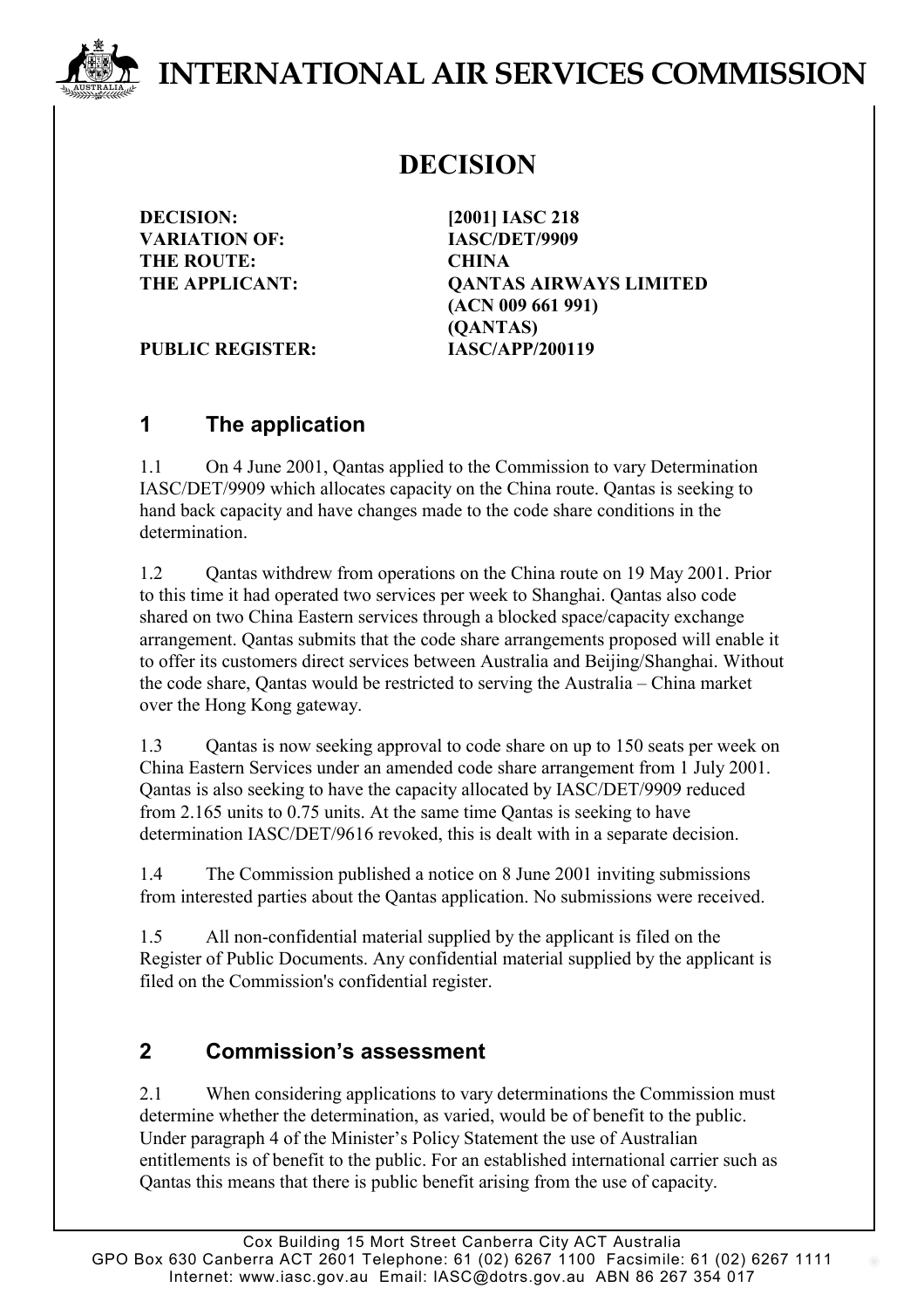2.2 From 1 July 2001 Qantas proposes to block/purchase 15 seats on three services per week, this is significantly less than the 150 seats per week requested. There is provision in the agreement with China Eastern for Qantas to purchase additional seats on an ad hoc basis.

2.3 There is a significant amount of capacity available for allocation on the China route. Furthermore the Commission recognises that Qantas is entering into new arrangements on the route and will therefore allocate 150 seats per week requested in order to provide operational flexibility.

### **3 Decision [2001] IASC 218**

3.1 In accordance with section 24 of the Act, the Commission varies Determination IASC/DET/9909 as requested by Qantas by:

*reducing* the capacity allocated from the equivalent of 2.165 units to 0.75 units per week in each direction;

*deleting* the following:

- "• the capacity may be used by Qantas to provide services jointly with China Eastern in accordance with:
	- the code share agreement dated 6 May 1999, subject to the following conditions:
		- : the maximum number of seats exchanged with China Eastern over all Qantas services on the China route shall not exceed 180 per week each way; and
		- : any other variations to the number of code share seats or services require the prior approval of the Commission;
		- : any new joint service agreement between Qantas and China Eastern for operations on the China route, whether or not it replaces the existing agreement, with the prior approval of the Commission;"

*adding* the following:

- "• the capacity may be used by Qantas to provide services jointly with China Eastern in accordance with:
	- − the code share agreement dated 6 May 1999, as amended, with the prior approval of the Commission; or
	- : any new joint service agreement between Qantas and China Eastern for operations on the China route, whether or not it